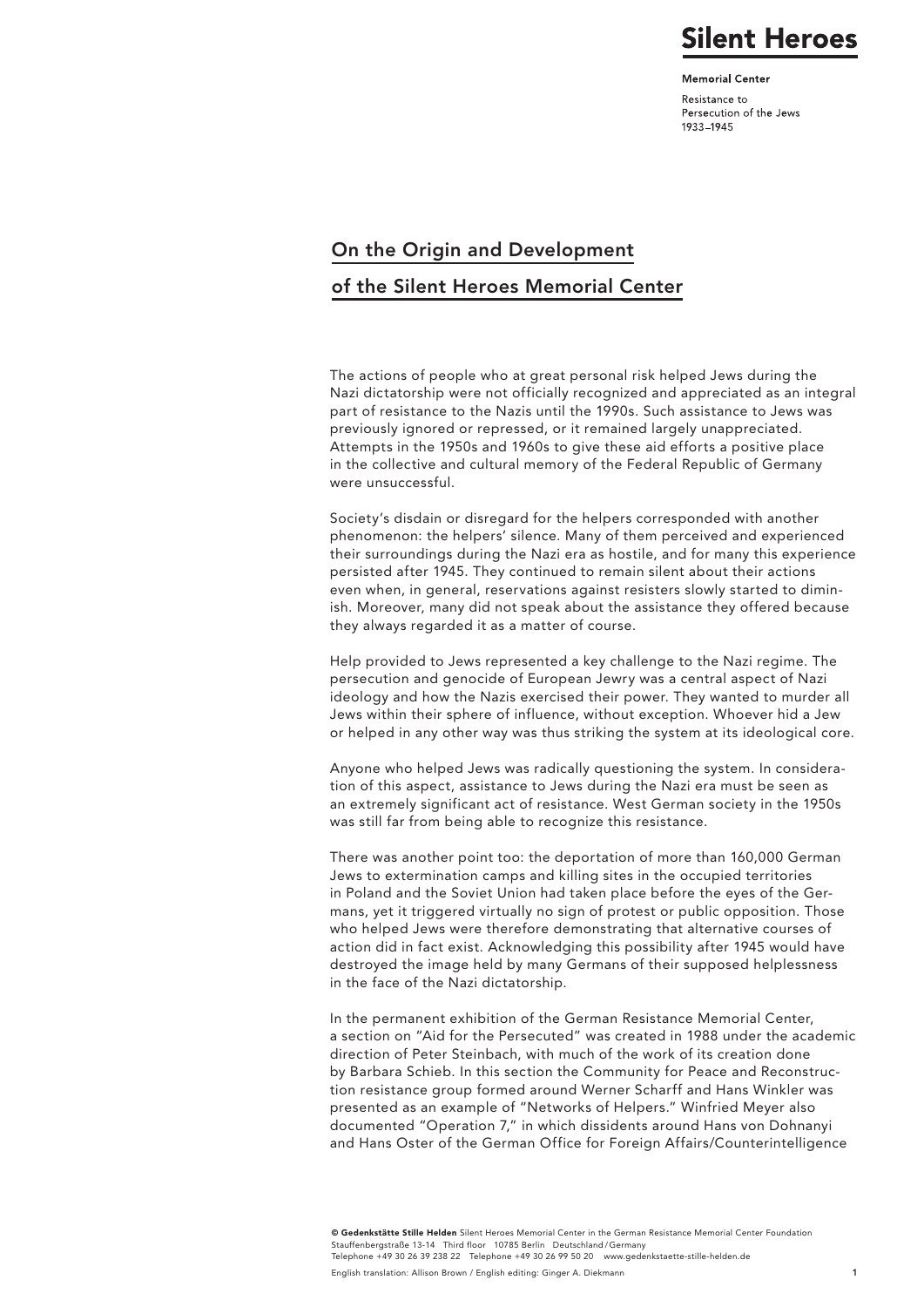## **Silent Heroes**

**Memorial Center** 

Resistance to Persecution of the Jews 1933-1945

in the Armed Forces High Command (OKW) were able to help Jewish refugees escape to Switzerland in 1942. Examples were presented of Jews who were helped, describing the fates of Ilse and Werner Rewald, and Ella and Inge Deutschkron, as well as stories of individual helpers. However, even in 1988, the incorporation of "Aid for the Persecuted" into the general context of resistance to Nazism was controversial, as Peter Steinbach later described in detail.

Inspired by the association Gegen Vergessen – Für Demokratie (Against Oblivion – For Democracy), in particular by its founding chairman Hans-Jochen Vogel, the comprehensive research project "Rescuing Jews in Nazi Germany, 1933–1945" was carried out between 1997 and 2002 under the direction of Wolfgang Benz at the Technical University of Berlin's Center for Research on Antisemitism. Films such as *Schindler's List* and numerous publications also heightened interest in this subject in the 1990s.

Inge Deutschkron, a Jewish journalist who lived through the Nazi period in Berlin, was instrumental in further developing a student project at Berlin's University of Applied Sciences (FHTW) and the exhibition "Blindes Vertrauen" (Blind Trust) into the Museum Otto Weidt's Workshop for the Blind at Rosenthaler Straße 39 in Berlin's Mitte district. During the Nazi era, the workshop primarily employed blind and deaf Jews under the protection of the brush manufacturer Otto Weidt (1883–1947). In 1999, following an initiative by the German Federal Government Commissioner for Culture and the Media, Michael Naumann, the government assumed responsibility for the museum.

From that time on, there were considerable efforts—such as by then German president Johannes Rau—to provide more comprehensive commemoration in Berlin of helpers and people in hiding in Nazi Germany. In 2004, the building at Rosenthaler Straße 39 was purchased with funds from the German government and the Berlin Class Lottery Foundation; these funds had been earmarked for the expansion of the Museum Otto Weidt's Workshop for the Blind and the establishment of a central "Silent Heroes" Memorial Center.

In April 2005, the German Resistance Memorial Center was commissioned with the conceptual and organizational planning of this new museum. In 2006, the permanent exhibition in the Museum Otto Weidt's Workshop for the Blind was first revised and expanded. The Silent Heroes Memorial Center was then realized in 2008. Based on the research findings of the Center for Research on Antisemitism, a permanent exhibition was created that told the stories of people who helped Jews during the Nazi era. It presented the plight of Jews facing the threat of deportation as well as the actions and motivations of the women and men who helped them. The example set by the helpers often described as "silent heroes" confirms that even under the conditions of the Nazi dictatorship and the Second World War, individuals still had some leeway and options for making decisions to protect people facing persecution from mortal danger.

The permanent exhibition was designed by Dorothée Hauck, and its thematic content was prepared by a team of curators under the direction of Johannes Tuchel. Very limited in terms of space, it was devoted to rescue attempts

© Gedenkstätte Stille Helden Silent Heroes Memorial Center in the German Resistance Memorial Center Foundation Stauffenbergstraße 13-14 Third floor 10785 Berlin Deutschland/German Telephone +49 30 26 39 238 22 Telephone +49 30 26 99 50 20 www.gedenkstaette-stille-helden.de